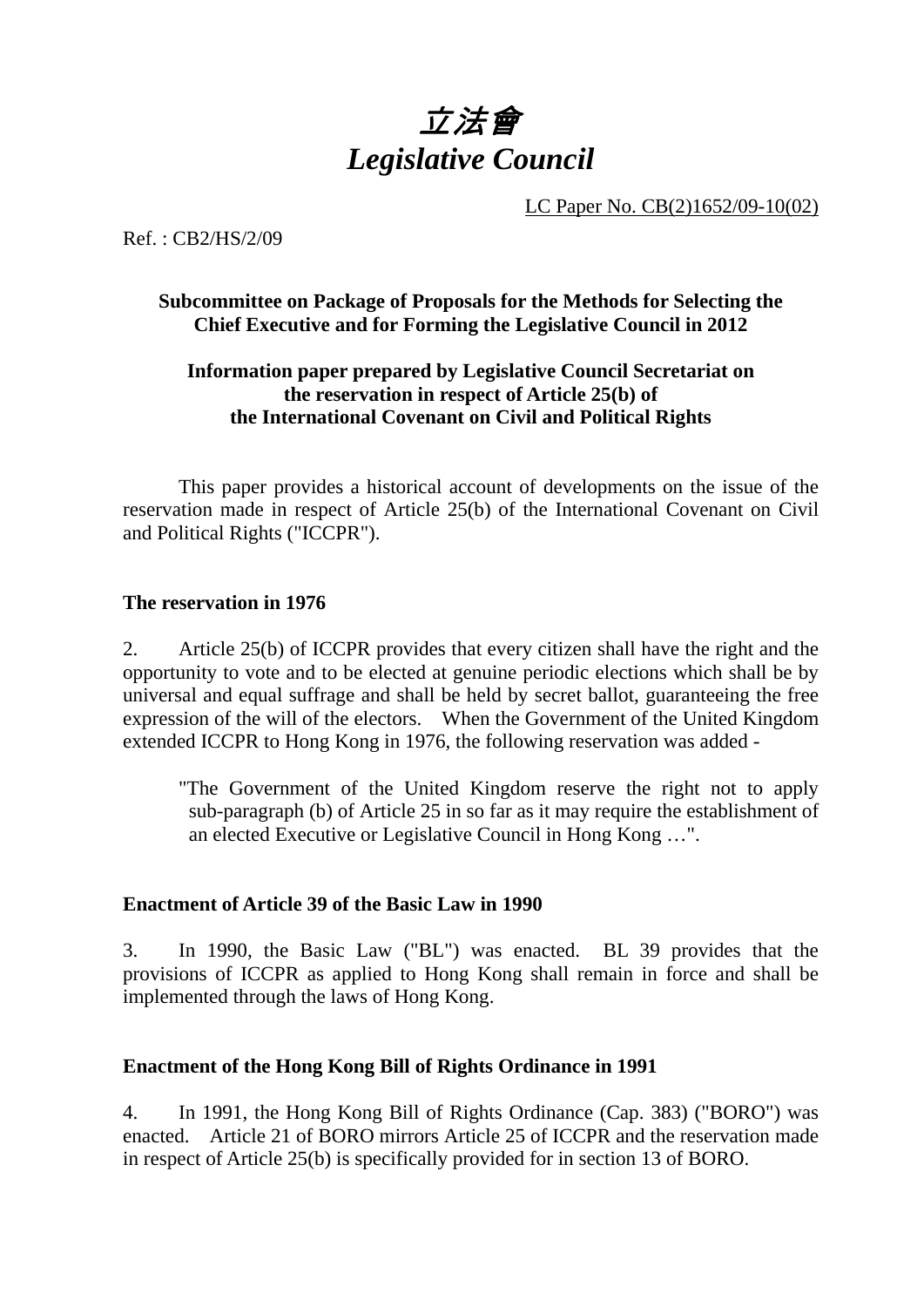#### **The case of Lee Miu Ling v Attorney General in 1995**

5. In *Lee Miu Ling v Attorney General* (1995) 5 HKPLR 181, the plaintiffs applied for a declaration that the legislative provisions relating to functional constituencies ("FCs") in elections of members of Legislative Council ("LegCo") infringed BORO. The plaintiffs did not argue that BORO outlawed FCs altogether and accepted through their legal representatives that FCs could live in harmony with the Bill of Rights. Their primary complaint was that some people could vote in a geographical constituency and also in a FC while other people could only have one vote in a geographical constituency and the arrangement was contrary to Article  $21(b)^1$  (mirroring Article 25(b) of ICCPR), which guarantees equality of rights.

6. In construing the provisions of BORO, Keith J followed the established principles in the decisions of the Court of Appeal in *R v Sin Yau Ming* [1992] 1 HKCLR 127 and the Privy Council in *Attorney-General of Hong Kong v Lee Kwong Kut* [1993] AC 951 that provisions of BORO have to be given a generous and purposive construction and that guidance can be obtained from the decisions of supra-national tribunals such as the United Nations Human Rights Committee. Keith J further observed that the rights which BORO guarantees are subject to such reasonable limits as can be demonstrably justified in a free and democratic society and it is for the Government to justify any legislative provision which is found to infringe the rights guaranteed by BORO.

7. Keith J rejected the application on the basis that Article VII(3)<sup>2</sup> of the Letters Patent, on its proper construction, permitted the enactment of laws which confers on persons of a particular description the right to vote in addition to a geographical constituency vote, and BORO does not fetter the supreme power of the Sovereign. While the judgement does not turn on section 13 of BORO, Keith J made an obiter dictum that section 13 of the  $BORO<sup>3</sup>$  (which mirrored the reservation made against Article 25(b) of ICCPR) was, to the extent that it related to LegCo, a dead letter, after the Letters Patent were amended to provide for a wholly elected LegCo in 1995.<sup>4</sup>

 $(c)$  ……

- 3 Section 13 of BORO provides that "Article 21 does not require the establishment of an elected Executive or Legislative Council in Hong Kong."
- 4 On appeal, this decision was affirmed. The Court of Appeal did not express any opinion on Keith J's view on the reservation in respect of Article 25(b) of ICCPR.

 $\frac{1}{1}$  Article 21: Every permanent resident shall have the right and the opportunity, without any of the distinctions mentioned in article 1(1) and without reasonable restrictions -

 $(a)$ 

<sup>(</sup>b) to vote and to be elected at genuine periodic elections which shall be by universal and equal suffrage and shall be held by secret ballot, guaranteeing the free expression of the will of the electors;

 $2^{\circ}$  Article VII(3) provides that "Nothing in this Article shall be construed as precluding the making of laws which, as regards the election of the Members of the Legislative Council, confer on persons generally or persons of a particular description any entitlement to vote which is in addition to a vote in respect of a geographical constituency."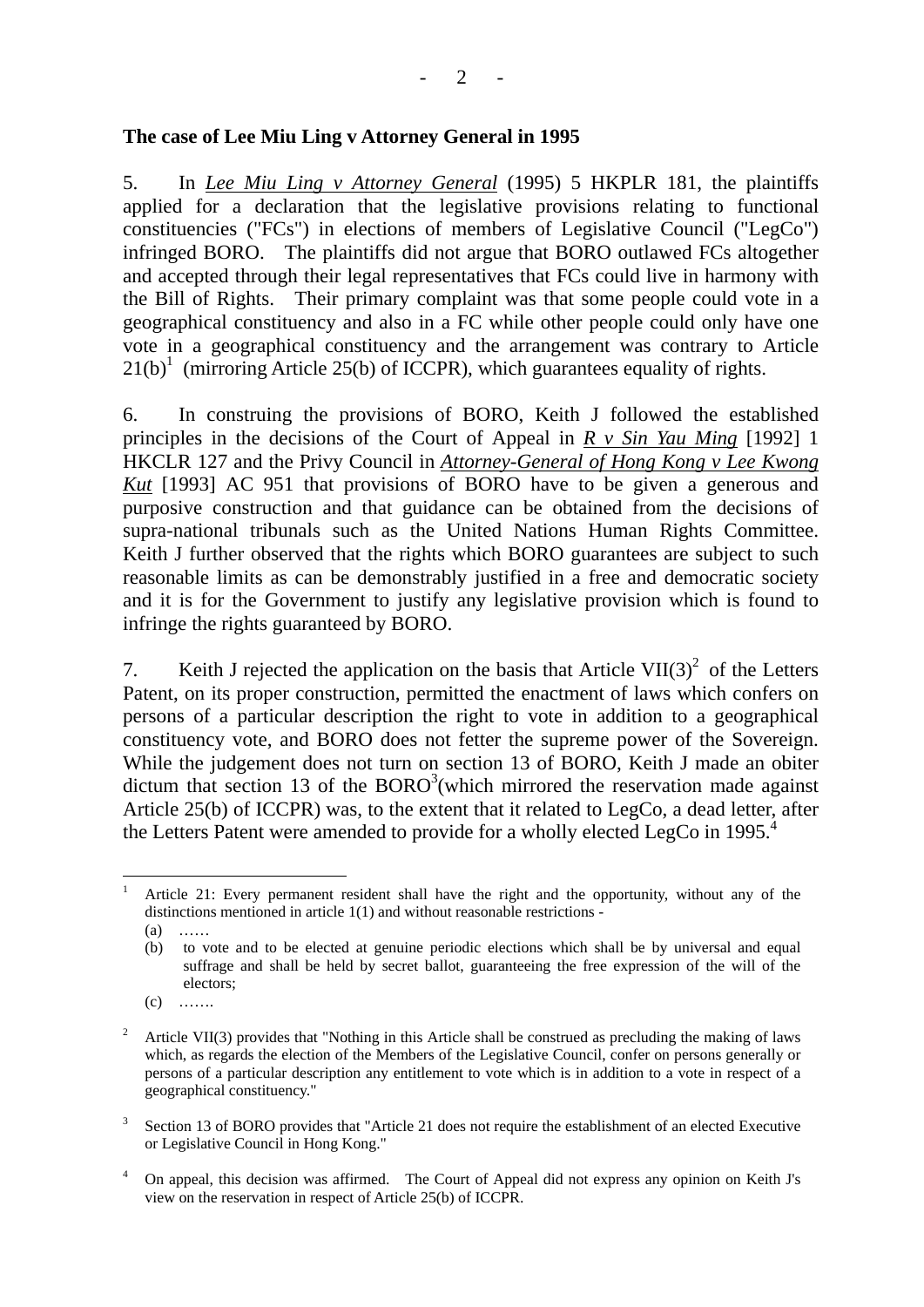## **Fourth Report in respect of Hong Kong under ICCPR submitted by the British Government in 1995**

8. In its concluding observations issued on 3 November 1995 after consideration of the fourth periodic report in respect of Hong Kong under ICCPR submitted by the Government of the United Kingdom, the United Nations Human Rights Committee ("UNHRC") took the view that once an elected LegCo was established, its election must conform to Article 25 of the Covenant notwithstanding the reservation made by the United Kingdom that Article 25 did not require establishment of an elected Executive or Legislative Council. UNHRC considered that the electoral system in Hong Kong did not meet the requirements of Article 25, as well as Articles 2, 3 and 26 of the Covenant. It underscored in particular that only 20 of 60 seats in LegCo at that time were subject to direct popular election and that the concept of FCs, which gave undue weight to the views of the business community, discriminated among voters on the basis of property and functions. UNHRC considered such arrangement clearly constituted a violation of Articles 2(1), 25(b) and 26.

9. In its supplementary report in respect of Hong Kong under ICCPR issued in May 1996, the Government of the United Kingdom maintained its view that the present network of FCs must be seen as a transitional stage in the evolution of Hong Kong's political system. The ultimate aim, as declared in BL 68, was the election of all Members of LegCo by universal suffrage.

## **Application of the ICCPR to Hong Kong Special Administrative Region in 1997**

10. On 20 June 1997, the Government of the People's Republic of China notified the United Nations Secretary-General in a Note that -

"In accordance with the Joint Declaration of the Government of the United Kingdom of Great Britain and North Ireland and the Government of the People's Republic of China on the Question of Hong Kong signed on 19 December 1984 (hereinafter referred to as the Joint Declaration), the People's Republic of China will resume the exercise of sovereignty over Hong Kong with effect from 1 July 1997. Hong Kong will, with effect from that date, become a Special Administrative Region of the People's Republic of China. …… Furthermore, it is provided that both in Section XI of Annex I to the Joint Declaration and Article 153 of the Basic Law that international agreements to which the People's Republic of China is not a party but which are implemented in Hong Kong may continue to be implemented in the Hong Kong Special Administrative Region."

11. In this connection, the Government of the People's Republic of China informed the United Nations Secretary-General that the provisions of ICCPR as applied to Hong Kong shall remain in force beginning from 1 July 1997 and that the formalities required for the application of the treaties listed in the Annexes to the Note,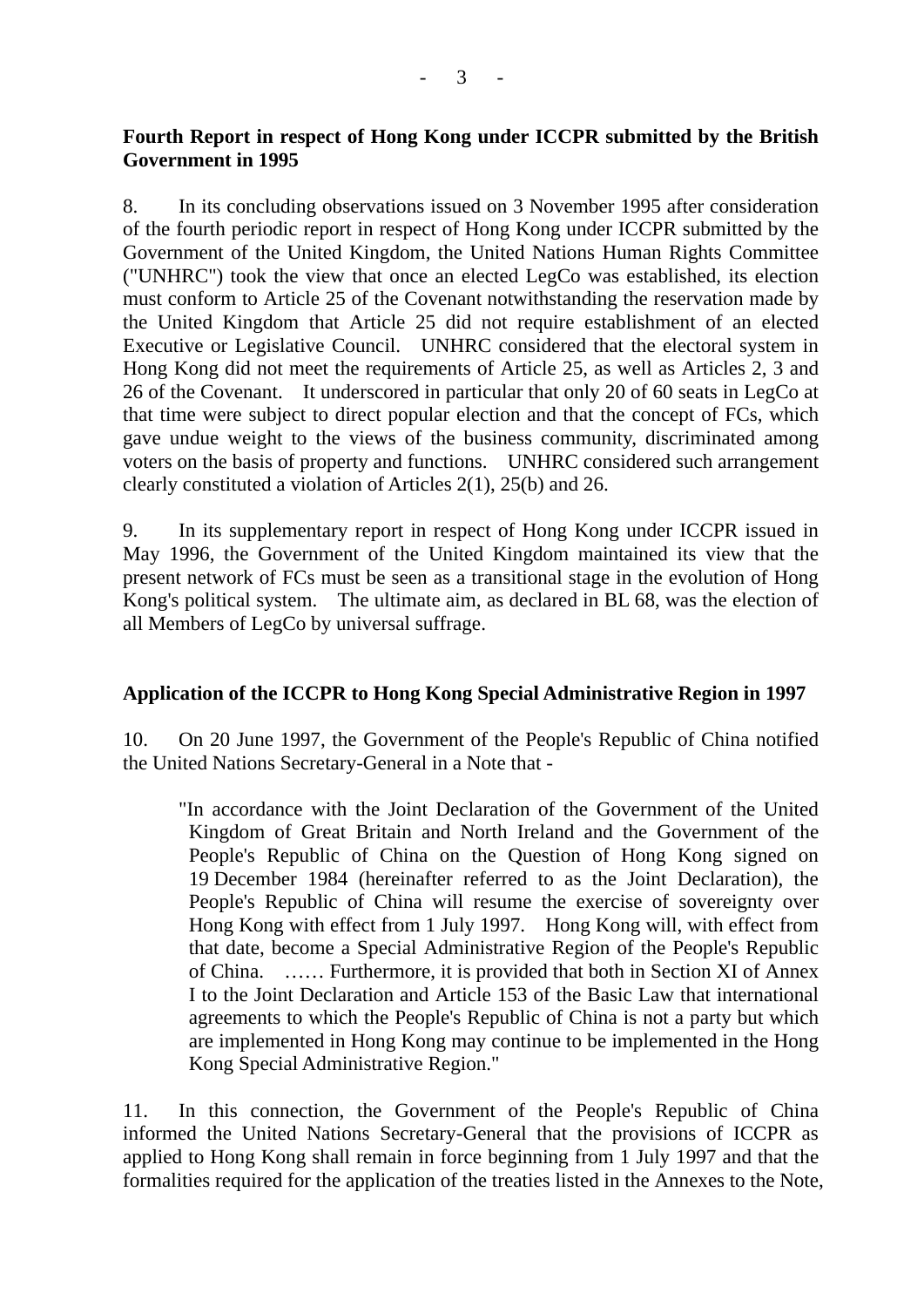including all the related amendments, protocols, reservations and declarations, to the Hong Kong Special Administrative Region ("HKSAR") have been carried out separately.

## **First Report on HKSAR under ICCPR in 1999**

12. After consideration of the first report on HKSAR under ICCPR, UNHRC issued its concluding observations on 15 November 1999. UNHRC reiterated its concern expressed in its concluding observations in respect of the fourth periodic report submitted by the Government of the United Kingdom that the electoral system for LegCo did not comply with Articles 2(1), 25 and 26 of the Covenant.

13. In paragraph 275 of its second report of HKSAR under ICCPR, the Administration explained that it noted the concerns of UNHRC but it respectfully maintained the position that commentators had overlooked the reservation entered in respect of Article 25 when the Covenant was extended to Hong Kong. The Administration remained of the view that the electoral system was appropriate to Hong Kong's circumstances and gave rise to no incompatibility with any of the provisions of the Covenant as it applied to Hong Kong.

14. At the Council meeting on 8 December 1999, Ms Emily LAU raised an oral question on "Modifying the electoral system". In her response to Members' question as to whether the reservation made against Article 25(b) would be retained when the Chief Executive ("CE") was to be selected by universal suffrage, the then Secretary for Justice advised that Article 25(b) did not apply to the selection of CE which was a separate matter in relation to whether or not the reservation would be retained.

## **Second Report on HKSAR under ICCPR in 2006**

15. In its concluding observations issued on 30 March 2006 after consideration of the second report on HKSAR, UNHRC still considered that the electoral system in Hong Kong did not meet the requirements of Article 25, as well as Articles 2(1) and 26 of the Covenant. The Administration made the following responses -

- (a) For proper perspective, it should be pointed out that, when the Covenant was applied to Hong Kong in 1976, a reservation was made not to apply article 25(b) in so far as it might require the establishment of an elected Executive or Legislative Council in Hong Kong. This reservation continues to apply; and
- (b) Notwithstanding this reservation, BL promulgated by the National People's Congress in 1990 clearly states that universal suffrage is the ultimate aim of Hong Kong's constitutional development. Thus, the final goal of Hong Kong's evolution towards democracy originates from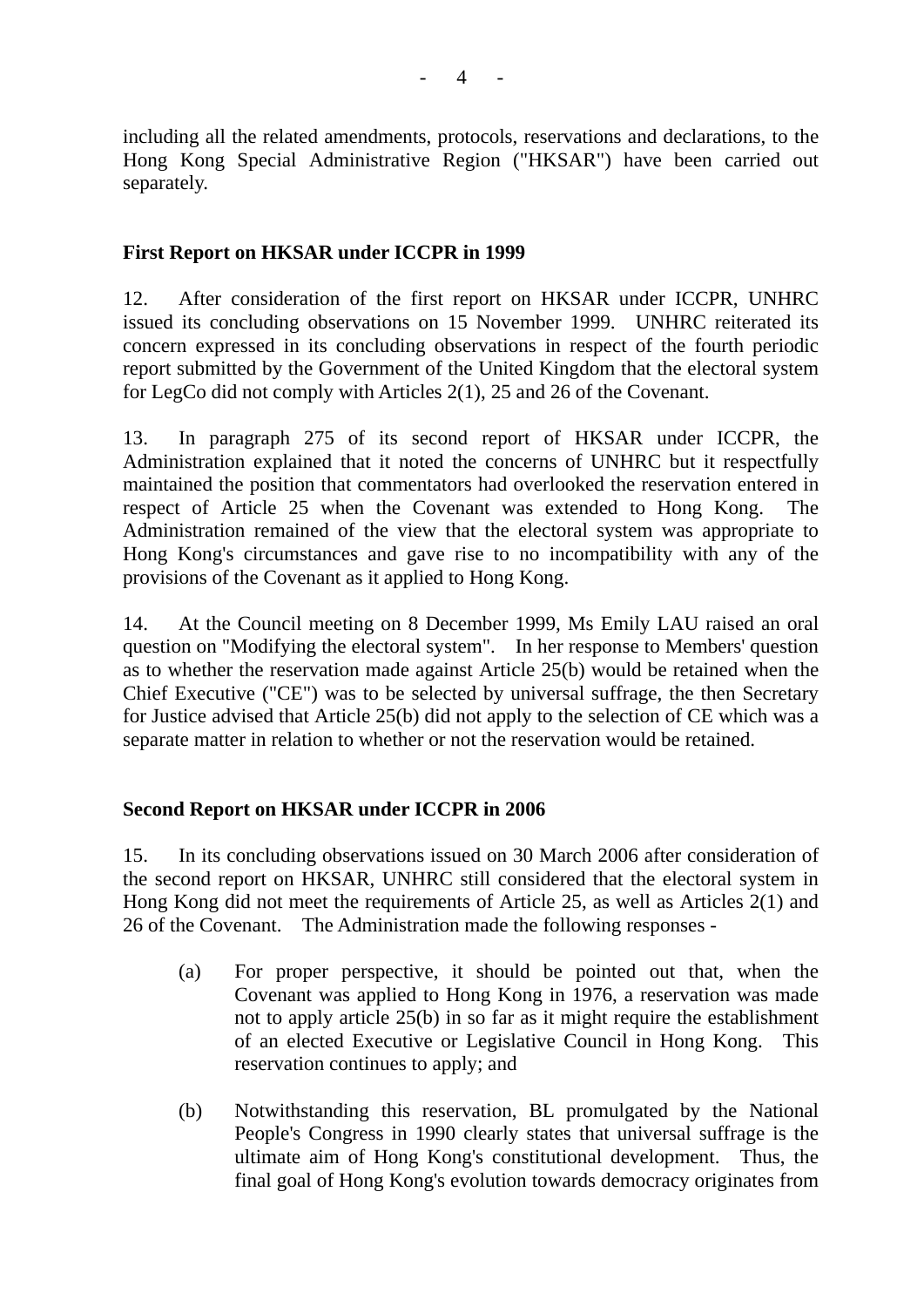BL, and not the Covenant. Both the Central Authorities and the Government are fully committed to achieving the ultimate aim of universal suffrage in accordance with BL and the relevant Interpretation and Decision of the Standing Committee of the National People's Congress of April 2004.

16. When the Panel on Home Affairs discussed the aforementioned concluding observations issued by UNHRC and the Administration's responses, some members urged the Administration to review and withdraw the reservation made against Article 25(b) of ICCPR. They considered that the provision applied once LegCo elections were held, pointing out that such view had been upheld by the court in its judgment.

17. The Administration maintained its view that insofar as LegCo elections were concerned, the reservation made against Article 25(b) of ICCPR which had existed when ICCPR was extended to Hong Kong still applied. The electoral system for the formation of LegCo was appropriate to the circumstances of HKSAR and did not give rise to incompatibility with any of the provisions of ICCPR as they applied to the territory.

## **Further question raised at the Council meeting on 2 July 2008**

18. At the Council meeting on 2 July 2008, Ms Emily LAU raised an oral question on "Selection of CE and election of Members of LegCo by universal suffrage". In her supplementary question, Ms LAU asked the Secretary for Constitutional and Mainland Affairs ("SCMA") whether the reservation in respect of Article 25(b) of ICCPR "will be observed eternally and will never be discarded". SCMA reiterated that universal suffrage would be implemented in Hong Kong just because of BL, not ICCPR.

## **The recent case of Chan Yu Nam v Secretary for Justice in 2009**

19. In *Chan Yu Nam v Secretary for Justice* (HCAL32/2009 and HCAL55/2009), the applicants also did not seek to challenge the constitutionality of FCs in the elections for LegCo. The only subject of challenge was that of corporate voting in FCs for elections of LegCo. In rejecting applicants' argument that the provisions in relation to corporate voting under the Legislative Council Ordinance (Cap. 542) were inconsistent with Article 21(b) of BORO (mirroring Article 25(b) of ICCPR), Andrew Cheung J was of the view that, as far as domestic law is concerned, Article 25(b) of ICCPR assumes constitutional significance only by virtue of BL 39. In his view, BL39 "provides for the continued application of ICCPR to Hong Kong after 1997 as it applied to Hong Kong at the time the Basic Law was enacted". There had been elections for FC in Hong Kong comprising, among other things, corporate voting which was not regarded by the British Government or the then Hong Kong Government to be inconsistent with the provisions of ICCPR and quite plainly it was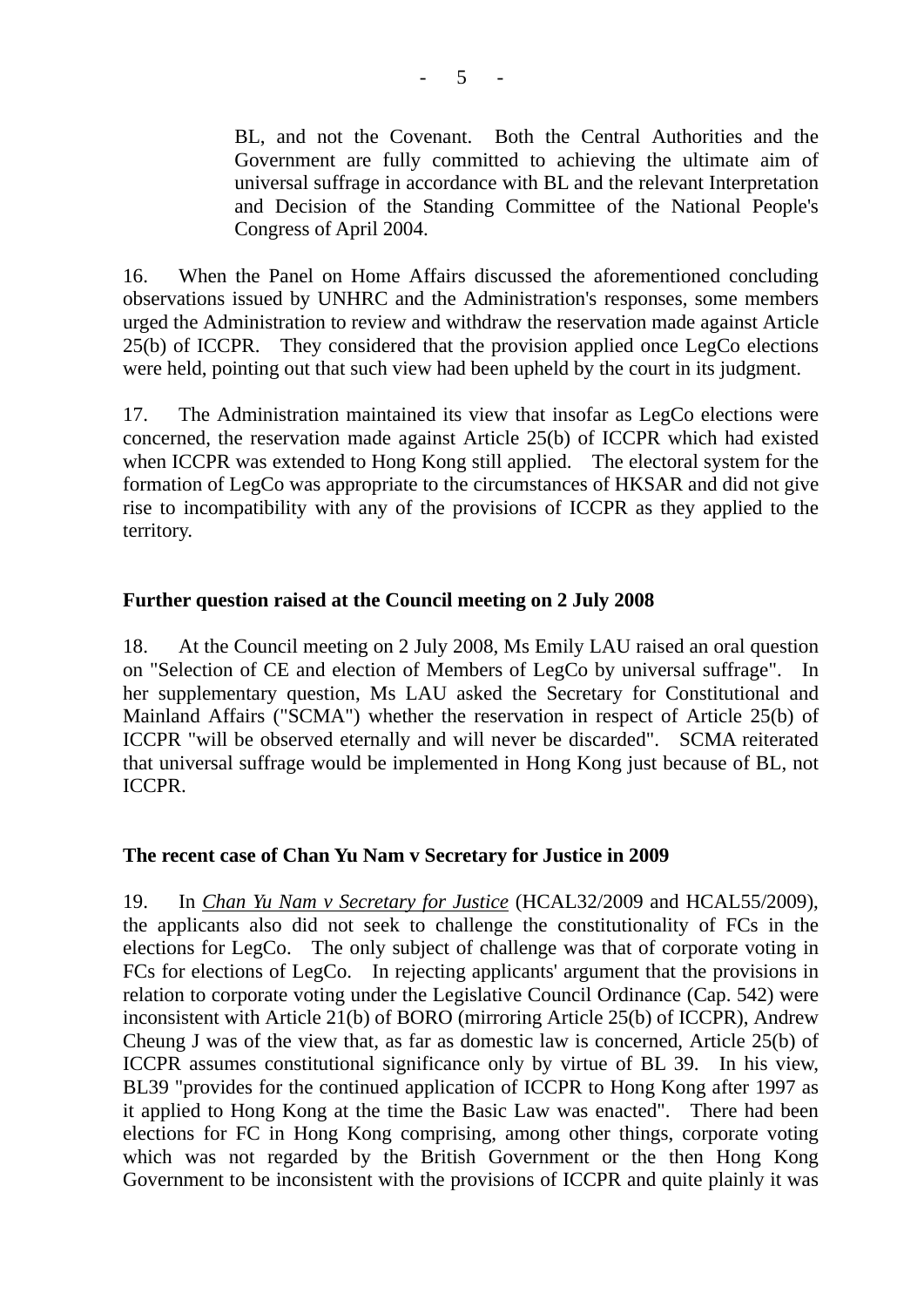considered that the reservation of British Government relating to Article 25(b) of ICCPR had the effect of permitting elections for FCs in general and corporate voting in particular to be practised in Hong Kong.

20. In his judgement, Andrew Cheung J also considered Keith J's obiter dictum that the reservation in relation to Article 25(b) of ICCPR was spent. Andrew Cheung J was of the view that Keith J was addressing the position in Hong Kong in 1995 when the Letters Patent had been amended to provide for a wholly elected legislature and his view did not affect the position back in 1990 when BL was promulgated and the application of ICCPR to Hong Kong was still subject to the British reservation and thus there was no question of the reservation having become spent at that time even under Keith J's reasoning.

#### **Latest question raised at the Council meeting on 28 April 2010**

21. In his oral question on "LegCo FCs" raised at the Council meeting on 28 April 2010, Mr Albert HO asked, among others, about the Administration's stance regarding the FC system being transitional in paragraph 461(b) of the first report of HKSAR submitted to UNHRC under ICCPR in 1999. In his reply to a supplementary question, SCMA advised that in spite of the reservation made against Article 25(b) of ICCPR, the HKSAR Government had made it clear that the future universal suffrage model should comply with BL and the principles of universality and equality. An extract from the Official Record of Proceedings of the Council meeting (floor version) is in the **Appendix**.

Legislative Council Secretariat 28 May 2010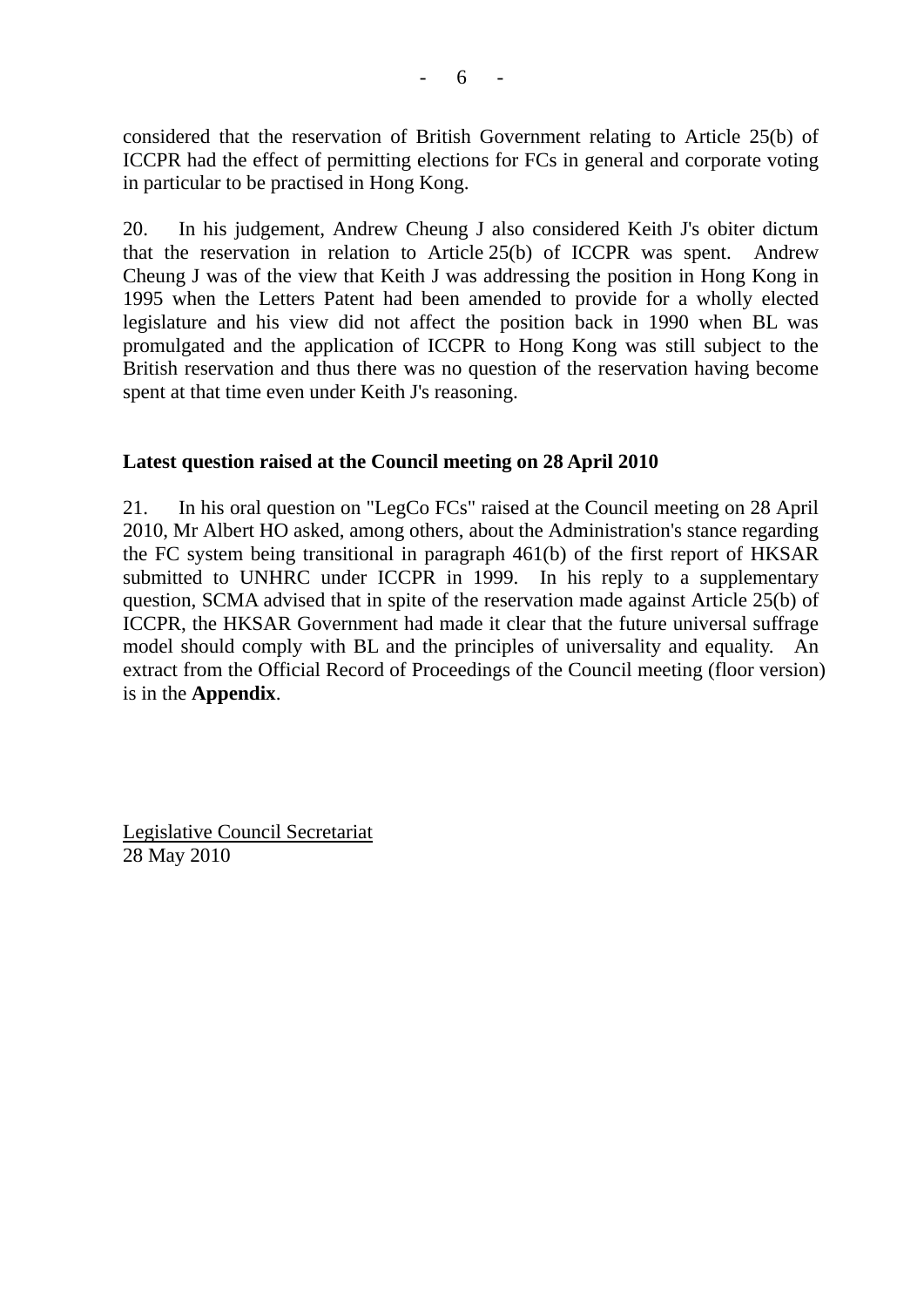附錄

**(**即場紀錄本**)** 

**葉劉淑儀議員**: 主席, 如果財政司司長真的有研究一下主權財富基金的 背景及目標,他便會知道爭取較高回報只是其中之一的目標,很多國家 及地區在有大量盈餘下,也會成立一個主權財富基金,來希望達到一些 社會及經濟目標,例如是鞏固中產,以及扶助優勢產業的。

以香港來說,財富管理、資產管理應該是我們金融業的其中一個優 勢環節。我知道業界的投資管理界別其實很希望政府可以成立一個單獨 的主權財富基金,讓它們也可以有機會做生意,而不止是把機會交給金 管局。正如陳茂波所說,當局如果投資在對沖基金、私募投資,當中的 風險其實是很高的。我想問財政司司長的是,會否以更宏觀的角度,即 鞏固中產、扶助優勢產業和增加香港比較優勢的角度,來作一個較深入 的研究,而不要一口便拒絕呢?

財政司司長︰主席,我剛才也回答了這項質詢。任何投資活動,只要是 合乎我們的投資目標,我也是不會排除的。

陳鑑林議員:主席,司長剛才一再回答,表示外匯基金須保證對美元資 產有十足支持及應付它的流動資金。我們有五千多億元的儲備,相對來 說,這與外匯基金支持美元資產方面是沒有甚麼關係的。我想知道的 是,司長會否考慮把儲備以另一些方式投資,確保我們善用現有的財金 資源呢?

財政司司長︰主席,也是同一個答案,如果是合乎我們的投資目標,我 們是不會排除任何類型的投資的。

主席:最後一項口頭質詢。

#### 立法會功能界別

#### **Legislative Council Functional Constituencies**

**6.** 何俊仁議員:主席,*1999*年,香港特別行政區政府*("*特區政府*")*就 《公民權利和政治權利國際公約》*("*《公約》*")*向聯合國提交報告。報 告第*461(b)*段載明:*"*功能界別制度只是一項過渡安排。一如《基本法》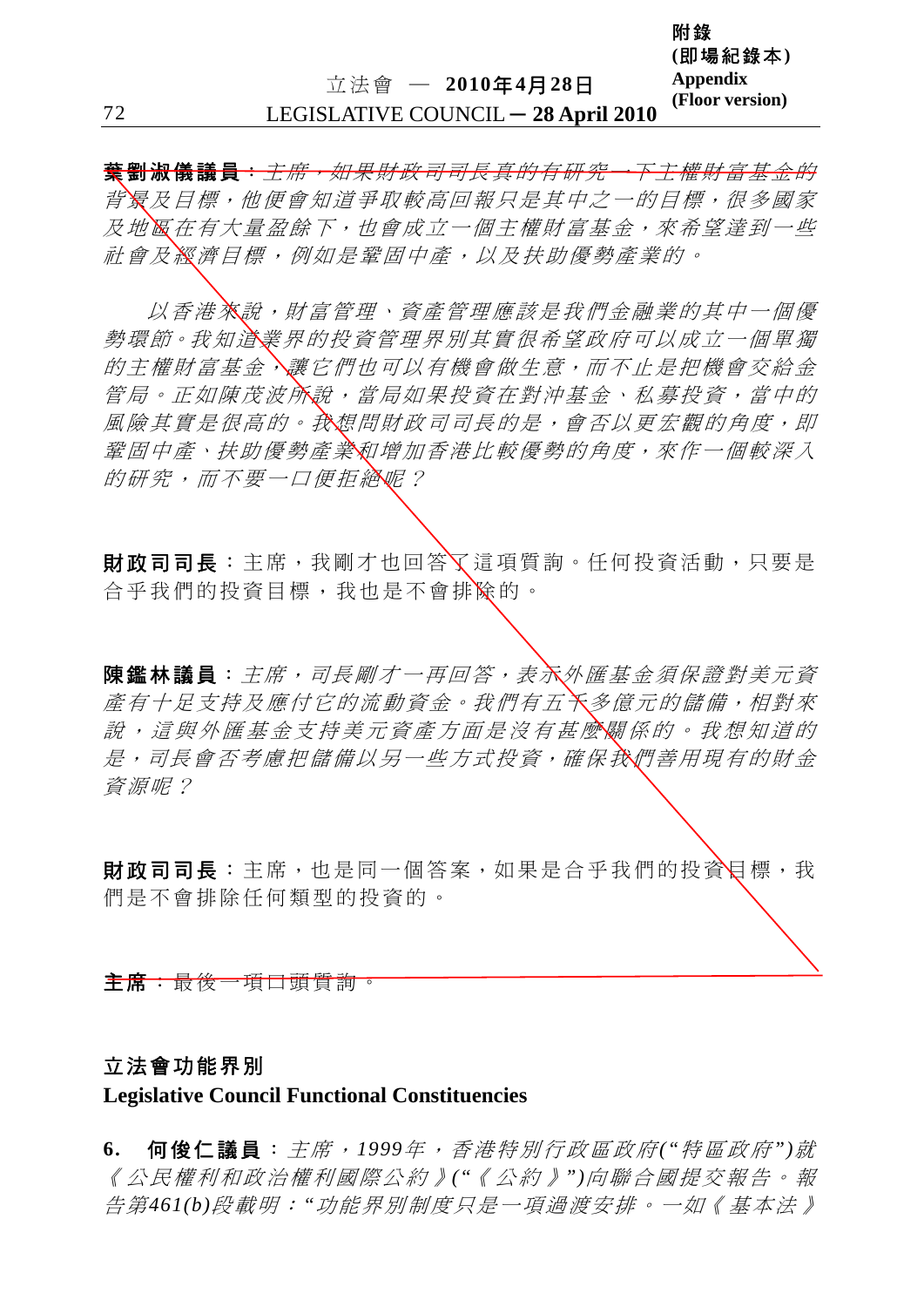第六十八條訂明,香港政制發展的最終目標,是要全部立法會議員皆由 普選產生*"*。此外,*2007*年*12*月*29*日,全國人民代表大會常務委員會*("*人 大常委會*")*通過《關於香港特別行政區*2012*年行政長官和立法會產生辦 法及有關普選問題的決定》*("*《決定》*")*。該《決定》載明:*"*在行政 長官由普選產生以後,香港特別行政區立法會的選舉可以實行全部議員 由普選產生的辦法*"*。就此,政府可否告知本會:

- *(*一*)* 現時是否仍然維持功能界別制度只是一項過渡安排的立 場;若然,有否評估繼續將功能界別的存廢問題留給下一屆 政府處理,會否令在這方面的社會矛盾日益加深;及
- *(*二*)* 有否評估於 *2020*年或以後繼續維持功能界別制度是否違反 《基本法》第六十八條及*2007*年人大常委會的《決定》?

#### 政制及內地事務局局長:主席,

(一) 特區政府的一貫立場是現時立法會功能界別的選舉模式,並 未符合普及和平等的原則,在實行立法會普選時不能繼續現 有的選舉安排。

雖然現屆特區政府只獲人大常委會授權處理 2012年兩個選 舉的有關安排,但在2012年行政長官和立法會產生辦法的公 眾諮詢中,我們亦收集了有關普選的意見,並已作出歸納和 總結,建議下屆政府積極跟進,認真研究相關建議。

另一方面,特區政府提出了一套2012年兩個產生辦法的建議 方案,充分借助民選區議員具備的廣泛民意基礎,來增加兩 個產生辦法的民主成分,為落實普選鋪路。特別在立法會選 舉方面,我們建議把議席數目由60席增至70席,恪守不增加 "傳統"功能界別的原則;除了增加5個地區直選議席外,5個 新增功能界別議席,全數由民選區議員以比例代表制互選產 生。

如果立法會通過建議方案,2012年立法會將有接近六成的議 席由地區直選或間選產生, "傳統"功能界別議席只剩約四 成,這個議席比例能讓立法會更有機會就功能界別問題達成 共識。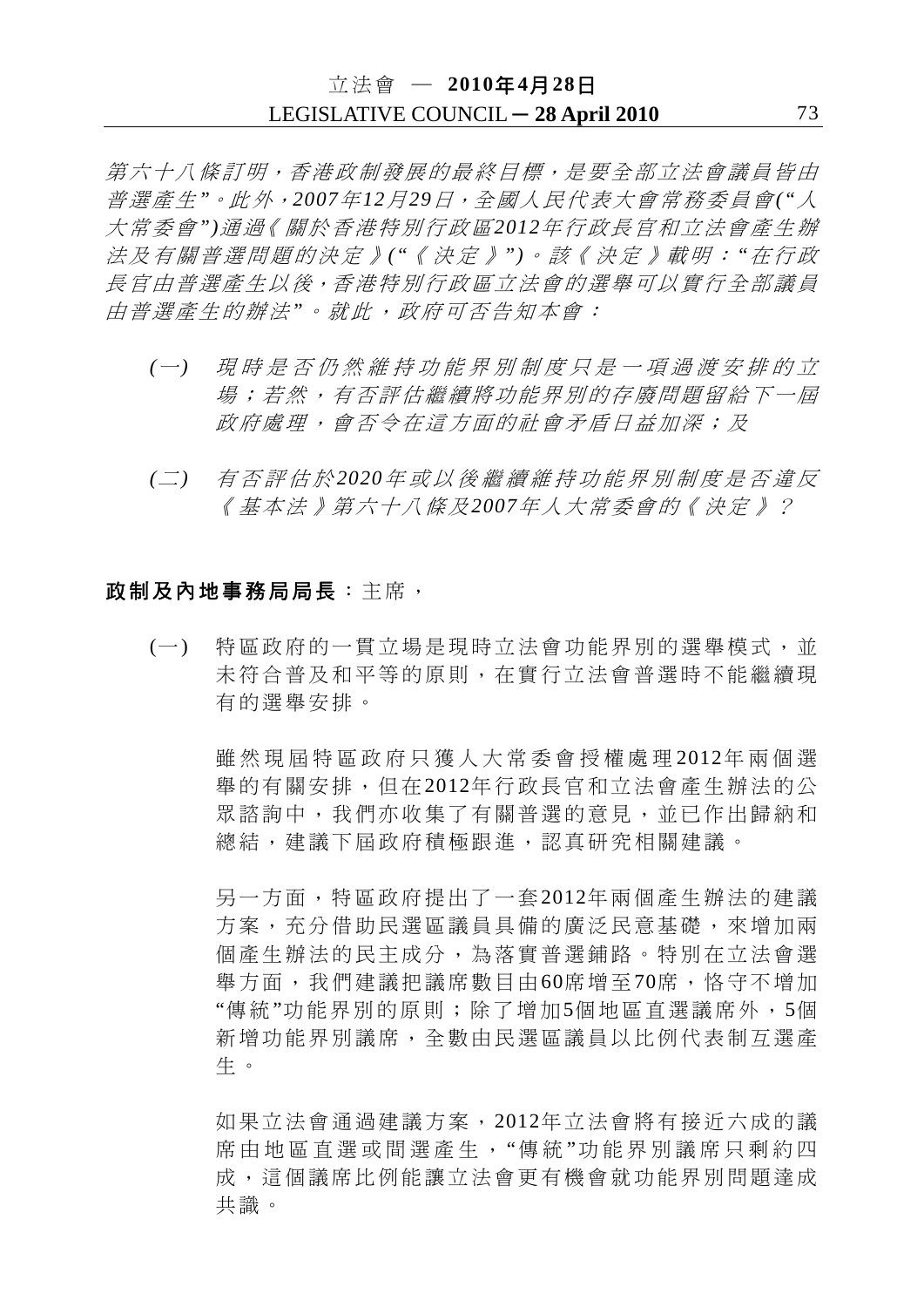# 立法會 ─ **2010**年**4**月**28**日 74 LEGISLATIVE COUNCIL ─ **28 April 2010**

(二) 立法會普選時如何處理功能界別的問題,社會不同界別和立 法會不同黨派對這問題仍然分歧很大,有意見認為應取消功 能界別議席,亦有意見認為可擴闊功能界別議席選民基礎, 例如以"一人兩票"的形式,登記選民便可一票投地區、一票 投功能界別。

在有關2012年兩個選舉產生辦法的公眾諮詢期間,香港中文 大學香港亞太研究所進行的民意調查顯示,約半數受訪市民 認為普選立法會時,功能界別選舉應該取消;約37%認為應 該保留。但是,香港大學民意研究計劃進行的民意調查則顯 示,約40%受訪市民認為不應該全面取消立法會功能界別, 約36%則認為應該取消。

由此可見,如何處理功能界別的問題,確實是香港社會有需 要尋求共識的一項議題,須用時間來作深入討論以凝聚共 識。在現階段,我們對於在實行立法會普選時,取消或保留 功能界別並未能作最後決定,但已清楚表明,將來的普選模 式必須符合《基本法》與普及和平等的原則。

我們希望香港社會在未來數年,共同本着理性、務實和包容 的態度,來研究這個問題及凝聚共識。我們是樂見沂期特區 社會在這方面有更理性的探討。

何俊仁議員:主席,在*1999*年,特區政府向聯合國人權委員會就《公約》 提交的報告,是否單單只是代表特區政府呢?這份報告是中華人民共和 國所提交的報告的一部分,當中的內容,包括有關功能界別過渡至普選 的安排,很明顯應該不單是代表特區的立場,我有理由相信中央政府看 過,也同意這個立場,然後才讓它形成一份報告 –– 中國連同香港特 區的整份報告 –– 提交至聯合國。

主席,我想問的是,在*1999*年後,在*2004*年、*2005*年所提交的第二 份報告,當中似乎沒有再提到功能界別是否一項過渡到普選安排這立 場。在今天的答覆中,政府只表示功能界別是有新功能界別及 *"*傳 統 *"* 功能界別之分,接着又說現時沒有任何結論來取消功能界別。

就*1999*年的報告中有關功能界別制度是一項過渡安排的說法,局長 能否重申這種說法仍然是特區政府的立場?如果是,這是否代表當我們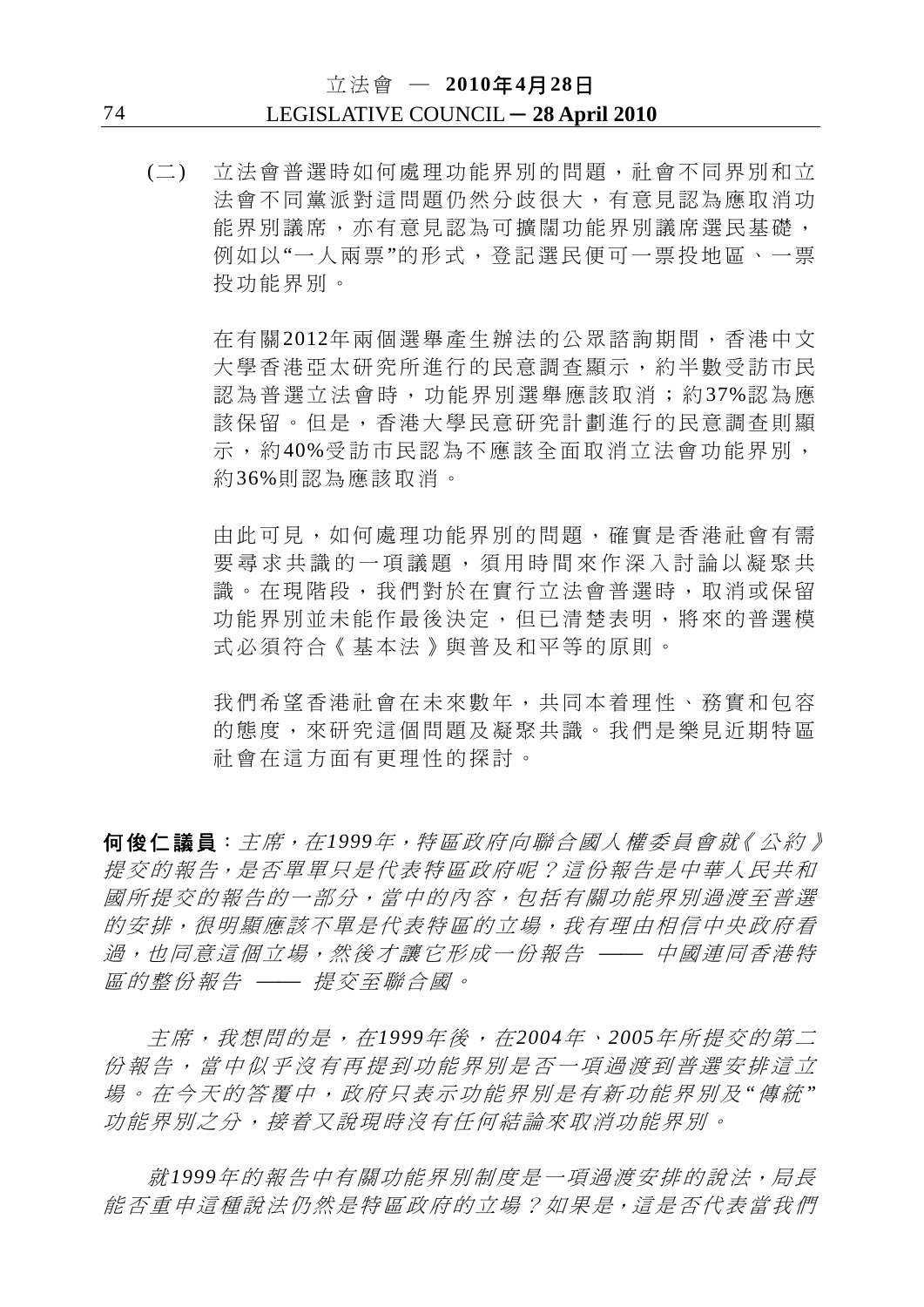# 立法會 ─ **2010**年**4**月**28**日 LEGISLATIVE COUNCIL ─ **28 April 2010** 75

在 2020年全部普選立法會議員 —— 根據政府所說的時間表 —— 便 已再沒有任何形式的功能界別?如果局長的答覆是否定的,表示立場已 經改變,或我們對過渡的安排有所誤解,他便應告訴我們,當年對聯合 國所作的陳述是否已不再是政府的立場,或當年所說是錯誤的,並有誤 導的後果?

政制及內地事務局局長︰主席,我在主體答覆中其實已經答覆了何俊仁 議員的質詢。既然他依然希望我再作出進一步說明,我便再就這數方面 作出回應。

第一,我們現時這個選舉制度,不論是立法會或行政長官的選舉制 度,均有需要過渡至普選的最終目標,這是很清楚的。第二,要達致普 選的最終目標,不同黨派也有自己的立場及理念;在立法會內,大家是 要互動的。行政長官領導的特區政府,在適當的時間,每5年一任,均 要向立法會提案,然後由立法會作出討論及表決。

對於2020年要如何落實普選,屆時是要保留或取消這些功能界別, 大家仍要繼續討論,也要繼續提出意見。然而, 在今時今日, 沒有人可 以作出結論,說到了2020年時是要取消或保留這些功能界別。不過,我 們很明確的立場是,現有功能界別的選舉安排,並未符合普及和平等的 原則。

在1999年之後,我們也多次討論這些問題,而最關鍵的一個時段, 我認為便是在2007年的時候,我們就有關普選的《綠皮書》進行了一項 公眾諮詢。在當時的12月,在我們完成這個公眾諮詢的一段時間後, 行政長官向中央提交了報告,報告的第5段是這樣寫的︰"我們在《綠皮 書》內詳述了香港特區政制發展的憲制基礎及政治體制的設計原則,並 且向香港社會指出,在達至最終普選目標的過程中,以及在制定落實普 選的模式時,必須根據《基本法》有關規定及原則,考慮有關方案能否 符合:(1)國家對香港的基本方針政策;(2)政制發展的四項原則, 包括 兼顧社會各階層利益、有利於資本主義經濟的發展、符合循序漸進的原 則及適合香港實際情況;及(3)普及和平等選舉的原則。"

所以,主席,我給何俊仁議員最直截了當的答覆便是,大家今天要 共同努力,凝聚共識,把2012年的政制方案通過,為香港的政制踏前一 步。這樣,我們便有更好的條件,在2017年、2020年落實普選。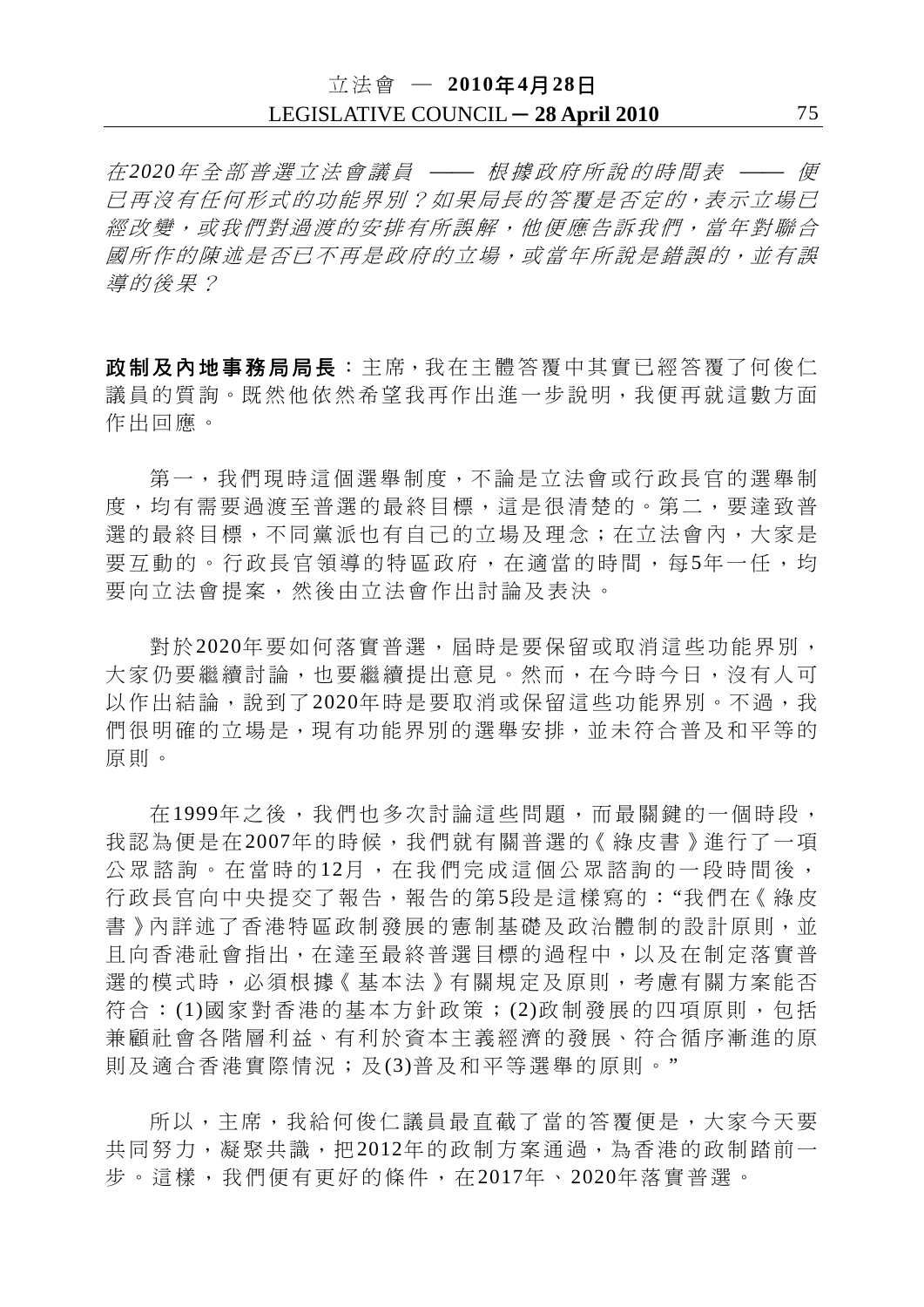主席:你的補充質詢是否未獲答覆?

何俊仁議員:主席,他完全沒有回答我的補充質詢。我的補充質詢其實 很簡單,便是*1999*年報告書內有關功能界別是一項過渡至全面普選的安 排的說法,是否仍然正確的?這句說話是否仍代表政府的立場?我要強 調的是*"*過渡安排*"*。

政制及內地事務局局長:主席,我已經回答了,我說現有的選舉制度, 包括行政長官和立法會的選舉制度,均是要過渡至最終普選的目標,在 2017年落實行政長官普選,以及2020年落實立法會普選。但是,至於我 們如何達至這個普選的模式,我們是有一個程序,有《基本法》本身的 規定,特區政府要提案,立法會要表決,經過這個過程後,才有最終的 答案。任何一個黨派今天不能要求中央政府或特區政府,在未經過這個 程序,在香港社會、議會內外未經過討論和表決,便預設一個答案的。

李永達議員:主席,局長說話很流利、很暢順,但他說了數分鐘我也不 知道他在說了些甚麼。事情很簡單,他提交了報告,何俊仁主席便問他 有沒有改變立場,但他卻說*5*個程序。即使是有*5*個程序,但現在只是問 局長政府的立場。如果他覺得不應該有任何形式 ⎯⎯ 是 *"*任何形式 *"* 這4個字 —— 的功能界別存在,他便這樣說好了。如果他說不是,我 們*2020*年仍有某種形式的功能界別存在的,他便直說吧,何須顧左右而 言他呢?說了十多二十分鐘也沒有答案。請他告訴我們,*2020*年是否有 某種形式的功能界別存在呢?還是任何形式的功能界別也沒有呢?主 席,就是這麼簡單。

政制及內地事務局局長:主席,李永達議員是從政多年的,他應知道政 治的議題、政制的議題是不會一個人說了便算的。即使我今天想給他一 個最終的答案,我也不可以這樣做,因為特區政府須尊重議會、須尊重 《基本法》。現在尚未到提案說如何落實普選立法會的時候,但我們是 很認真地做了多年的公眾諮詢和討論,在每一個階段,對於大家提出的 意見,我們都是很忠心地向大家交代的。

現時社會上就如何落實立法會的普選有數種意見,有人說一人一 票,取消所有功能界別的議席;有人說一人兩票或一人多票。如果是一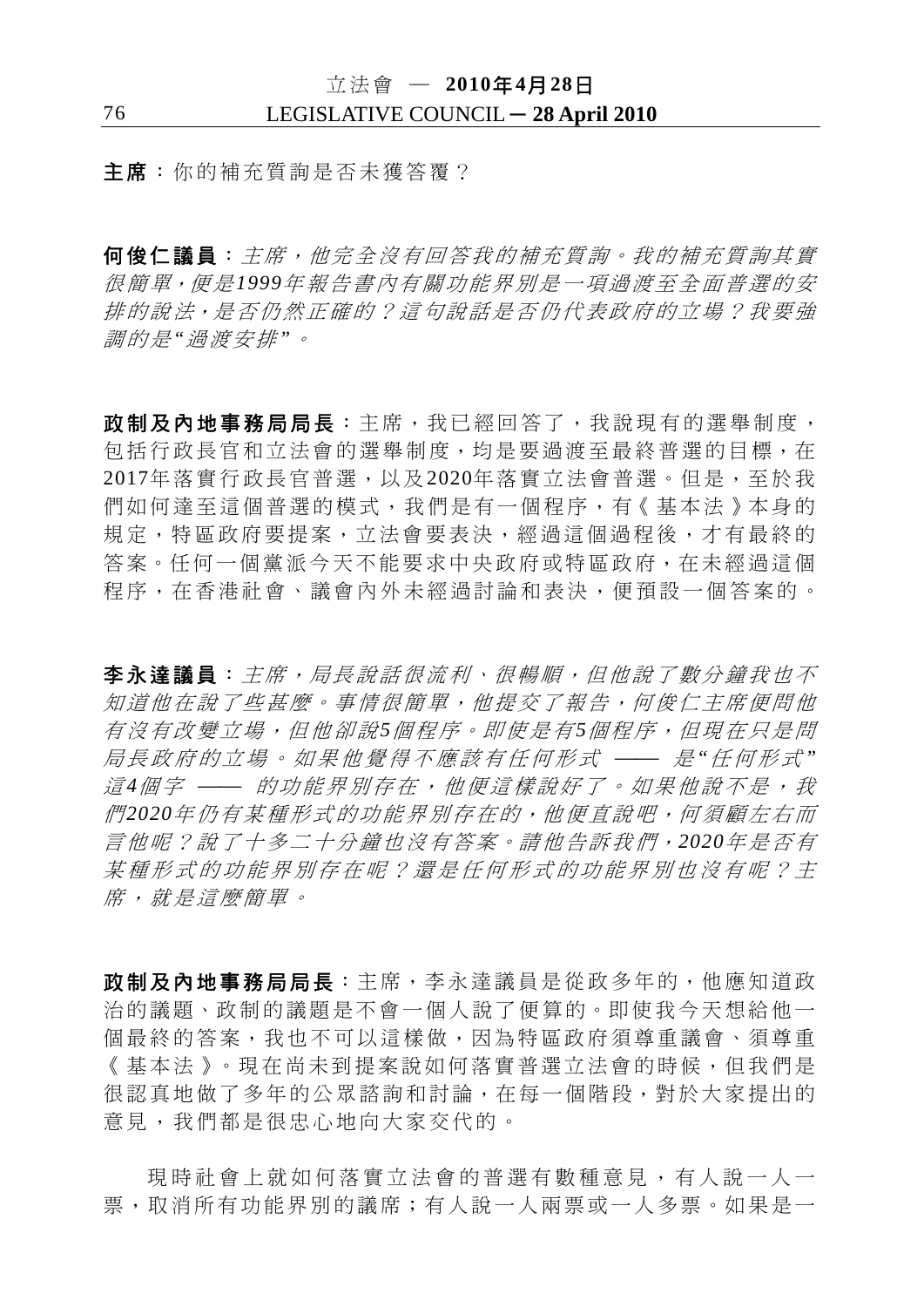人兩票,便是一票投地區、一票投功能,這樣投票權便會較均等。但是, 泛民黨派卻認為這樣仍未夠均等,因為提名權不夠均等。這方面便顯示 確實存在爭議性,大家要討論,而最終有一天要在這個議會裏表決,才 可以有答案。可是,現時討論也未完成,又未到表決,泛民黨派卻希望 中央政府或特區政府預早提供一個模擬答案(model answer),我們是不 能這樣做的,因為特區政府和中央政府皆要尊重《基本法》,尊重香港 本身是有憲制的角色來討論、表決這件事。

李永達議員:主席,他又花了我*7*分鐘。我的問題很簡單,我不會問新 的東西,我便只有一個問題。在未有五部曲前,政府也可以有立場的, 難道他做事沒有立場的嗎?政府的立場是......

主席:請重複你的問題。

李永達議員:......立場是,有某種形式的功能界別存在,抑或是任何 形式的功能界別都不存在呢?主席,我問的便是這一點。

政制及內地事務局局長:主席,我們的立場是非常明確的,在立法會2020 年達至普選時,選舉的模式是要符合普及和平等原則。如何落實普及和 平等原則,便要經過《基本法》五部曲的程序,大家要討論、要辯論、 要提案、要表決。

張文光議員:主席,何俊仁這項質詢只有一個關鍵點,便是*"*功能界別 制度只是一項過渡安排*"*。特區政府對聯合國的報告的這項承諾,有否 改變過?是否曾*"*轉軚*"*?所謂過渡,意思即是現在有、遲早沒有,沒有 功能、便有普選。如果政府說,這份報告的立場還是真的,那麼我便要 求政府,即局長作出兩個選擇、做兩件事:第一,他便跟我一起讀一次, 這樣讀 ⎯⎯ *"*功能界別制度只是一項過渡安排,*(*眾笑*)*一如《基本法》 第六十八條訂明,香港政策發展的最終目標,是要全部立法會議員皆由 普選產生"。如果他不讀,即是他隨時想"轉軚",我便想罰他抄這一段 *100*次,可以送給大家留為紀念。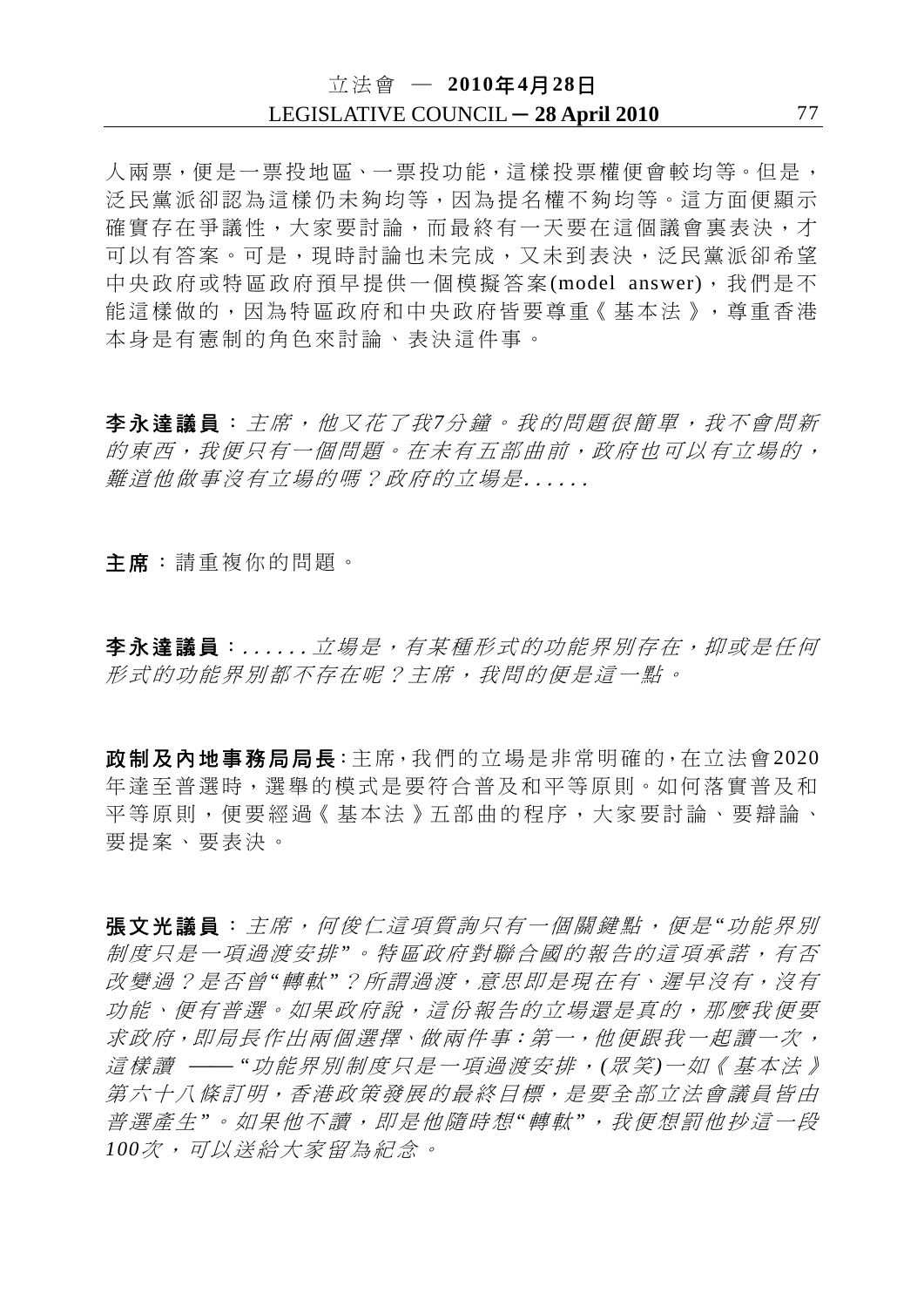立法會 ─ **2010**年**4**月**28**日

## 78 LEGISLATIVE COUNCIL ─ **28 April 2010**

主席:你的補充質詢是甚麼?

張文光議員:他選擇哪一樣呢?*(*眾笑*)*

政制及內地事務局局長:主席,我知道張文光議員是一位老師,他在多 年來曾教導很多好學生,我讀書時其實也算是一個好學生。我又邀請張 文光議員,不如跟我讀2007年特首向人大常委會提交的報告第5段 —— "我們落實普選時,有關方案能否符合國家對 香港的基本方針政策、政 制發展的四項原則、普及和平等選舉的原則。"

張文光議員:主席,他沒有回答我的補充質詢,因為我的補充質詢是要 他讀出來的,現在他不讀,那麼他會否罰抄*100*次?不過,我只是想說, 是否我讀完他那一段,他便肯讀我那一段,以及確認呢?

主席:張議員,我相信局長已經作答。你要求他從兩件事中選擇其一, 但他兩者都不選。*(*眾笑*)*

張文光議員: 主席, 那麼, 他可否站起來回答說, 他兩者均不選呢?

主席:張議員,局長已經作答。

**劉慧卿議員:**主席,這是一個非常嚴肅的問題,便是問普選的定義,是 一定有預設答案的。按國際標準,當局在*1999*年向聯合國提交報告時, 內地是仍未提交的,因為它仍未確認《公約》。主席,今年又要再提交 報告了,雖然局長剛才讀的,是人大常委會自行定出的定義,但也表示 要符合普及而平等的原則。雖然主體答覆的第一句說這是*"*一貫立場*"*, 但其實已更改了立場,因為在 *1999*年的報告中,當時是斬釘截鐵地表 示,功能界別是過渡的安排,將來是會實行普選的。但是,主席,當局 已經*"*褪軚*"*。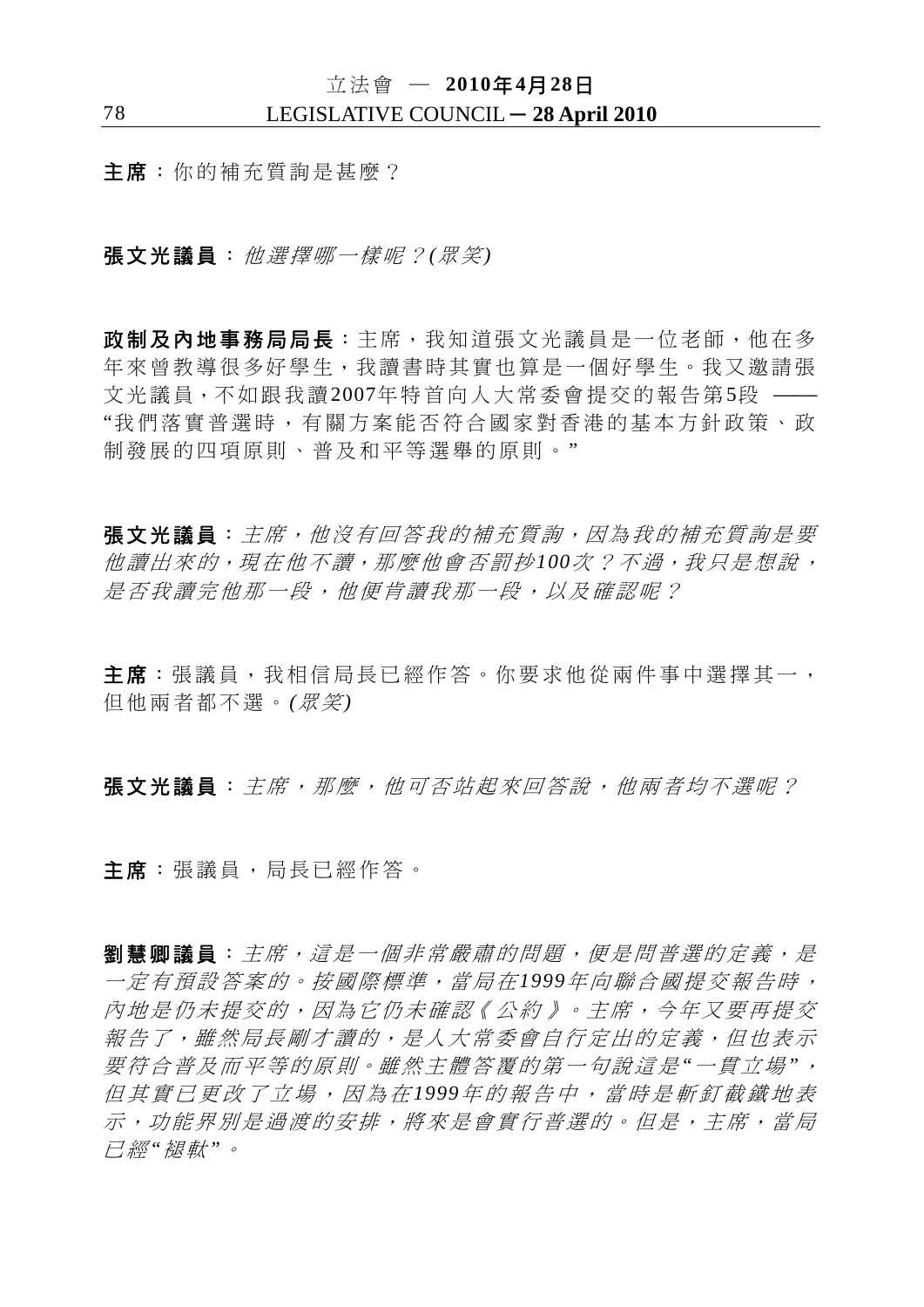# 立法會 ─ **2010**年**4**月**28**日 LEGISLATIVE COUNCIL - 28 April 2010 79

我想問當局,今年再提交報告給聯合國時,會否說*1999*年的說法是 誤導的?當局的看法是,雖然現時的做法是不符合普及平等原則的,但 民意似乎認為將來只要一人兩票便行了。此外,主席,最近我也聽到內 地派了很多人前來跟律師、教授討論釋法的問題,將來一旦釋法了,功 能界別便完全符合普及而平等的原則了。會否將這一點也一併告訴聯合 國呢?

政制及內地事務局局長:主席,我相信劉慧卿議員有點危言聳聽。人大 常委會已作出決定,這個決定是向前看的,較1999年的決定更前衞。1999 年,我們回歸不足兩年,還是在第一屆立法會的年代,我們現在已經是 第四屆立法會了。在第四屆立法會之前,我們已經有人大常委會 2007 年12月的決定,有普選時間表。在1999年,如果劉慧卿議員提出這項普 選的議題,不論是誰擔任政制事務的局長,均無法給她答案,說我們何 時會有普選。但是,今天有答案了,而且較諸1999年的時候是更明確的。 我們雖然在《公約》第25(b)條下,是有一項豁免的條款,但特區政府 依然確認,我們到了普選行政長官、普選立法會的時候,是要符合普及 和平等的原則的。既然是要符合普及和平等的原則,大家便要本着大家 的理想、理念和公眾的支持,在這個議會內,最後在2017年之前、在2020 年之前表決,而不是今天預設一個答案。

劉慧卿議員:他是完全沒有回答的,我問他在今年提交給聯合國的報告 中,會否表明在*1997*年時的立場是錯誤的,現在*"*褪軚*"*呢?會否告訴聯 合國,現在正醞釀釋法,令功能界別也屬於普選呢?

主席:劉慧卿議員,我們不應把這項質詢變為另一項有關政制,包括功 能界別存廢的辯論。

别慧卿議員:可是,主席,我向他提出了問題,他卻沒有回答。

主席:劉慧卿議員提出了一項簡單的問題,是有關特區政府向聯合國提 交的下一份有關我們人權發展的報告的。局長,請作答。